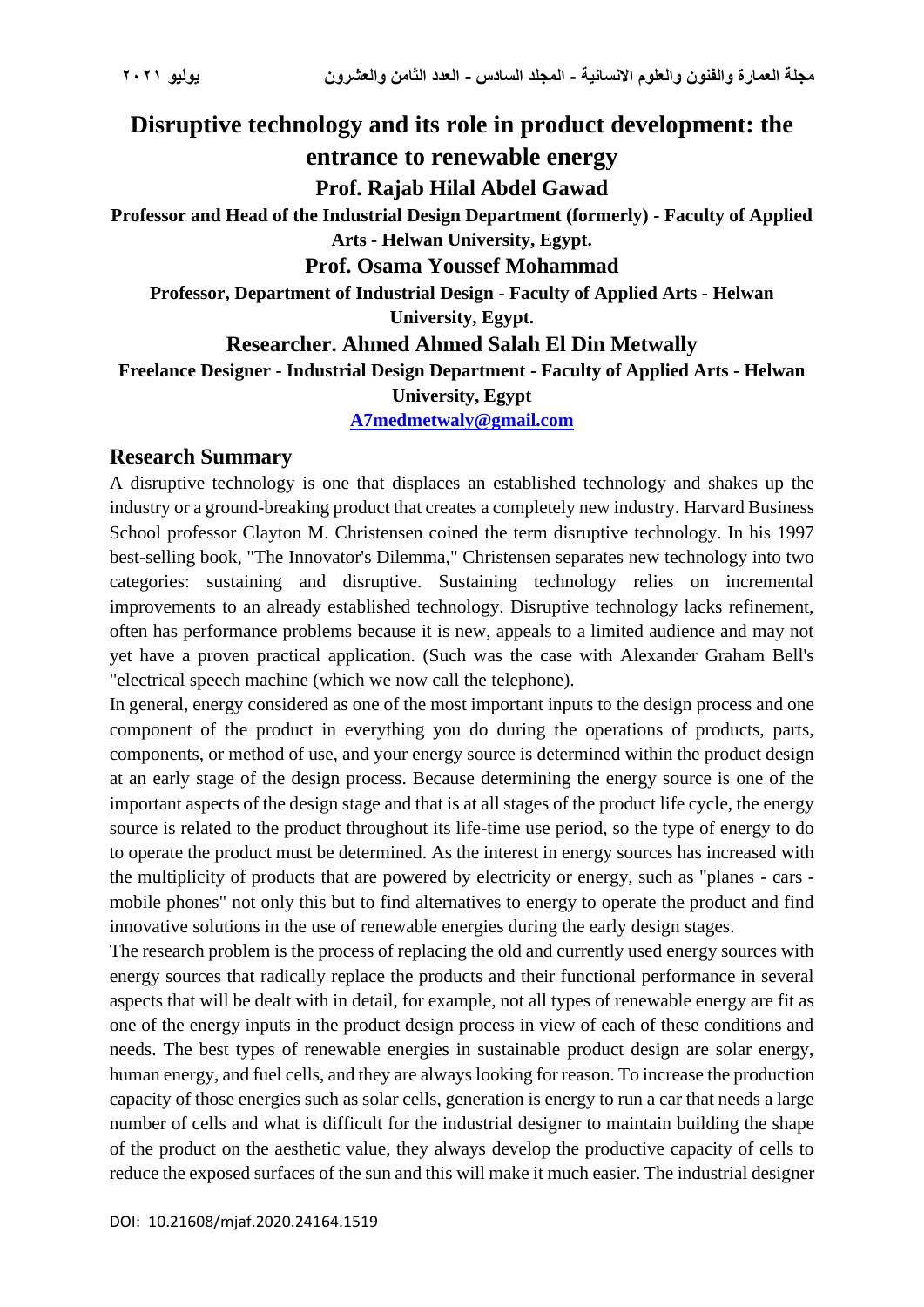takes into account building the shape in an easier way as you are also looking at producing flexible solar cells, but in the reliability there are many types of energy that the product can rely on to generate its own energy.

### **Research aims:**

The research aims to emphasize the importance of substitution technology in industrial design and its role in developing products and making use of substitution technology in improving job performance and improving the shape of industrial products and emphasizing the use of renewable energy as it adds new jobs to some products which gives them better marketing opportunities in addition to enriching the technology knowledge of the industrial designer.

### **Research imposition:**

As it was possible to develop guidelines for the industrial designer within the framework of current technology and the process of replacing traditional energy sources for selecting the renewable energy source in accordance with the product design criteria "functional - aesthetic - engineering - use", this affects the design through two directions, the first of which is the industrial designer as he/she must realize the added value of using renewable energy in the design process, and on the other hand, develop scenarios to build shape that are consistent with the conditions of that energy.

### **Research Methodology:**

Research used the deductive method to study the problem and achieve the research hypotheses.

### **The first axis: Renewable energy as one of the types of substitution technology**

A disruptive technology is one that displaces an established technology and shakes up the industry or a ground-breaking product that creates a completely new industry. Harvard Business School professor Clayton M. Christensen coined the term disruptive technology. In his 1997 best-selling book, "The Innovator's Dilemma," Christensen separates new technology into two categories: sustaining and disruptive. Sustaining technology relies on incremental improvements to an already established technology. Disruptive technology lacks refinement, often has performance problems because it is new, appeals to a limited audience and may not yet have a proven practical application. (Such was the case with Alexander Graham Bell's "electrical speech machine," which we now call the telephone.)

Here are a few examples of disruptive technologies:

The personal computer (PC) displaced the typewriter and forever changed the way we work and communicate.

The Windows operating system's combination of affordability and a user-friendly interface was instrumental in the rapid development of the personal computing industry in the 1990s. Personal computing disrupted the television industry, as well as a great number of other activities.

Email transformed the way we are communicating, largely displacing letter-writing and disrupting the postal and greeting card industries.

Cell phones made it possible for people to call each other anywhere and disrupted the telecom industry.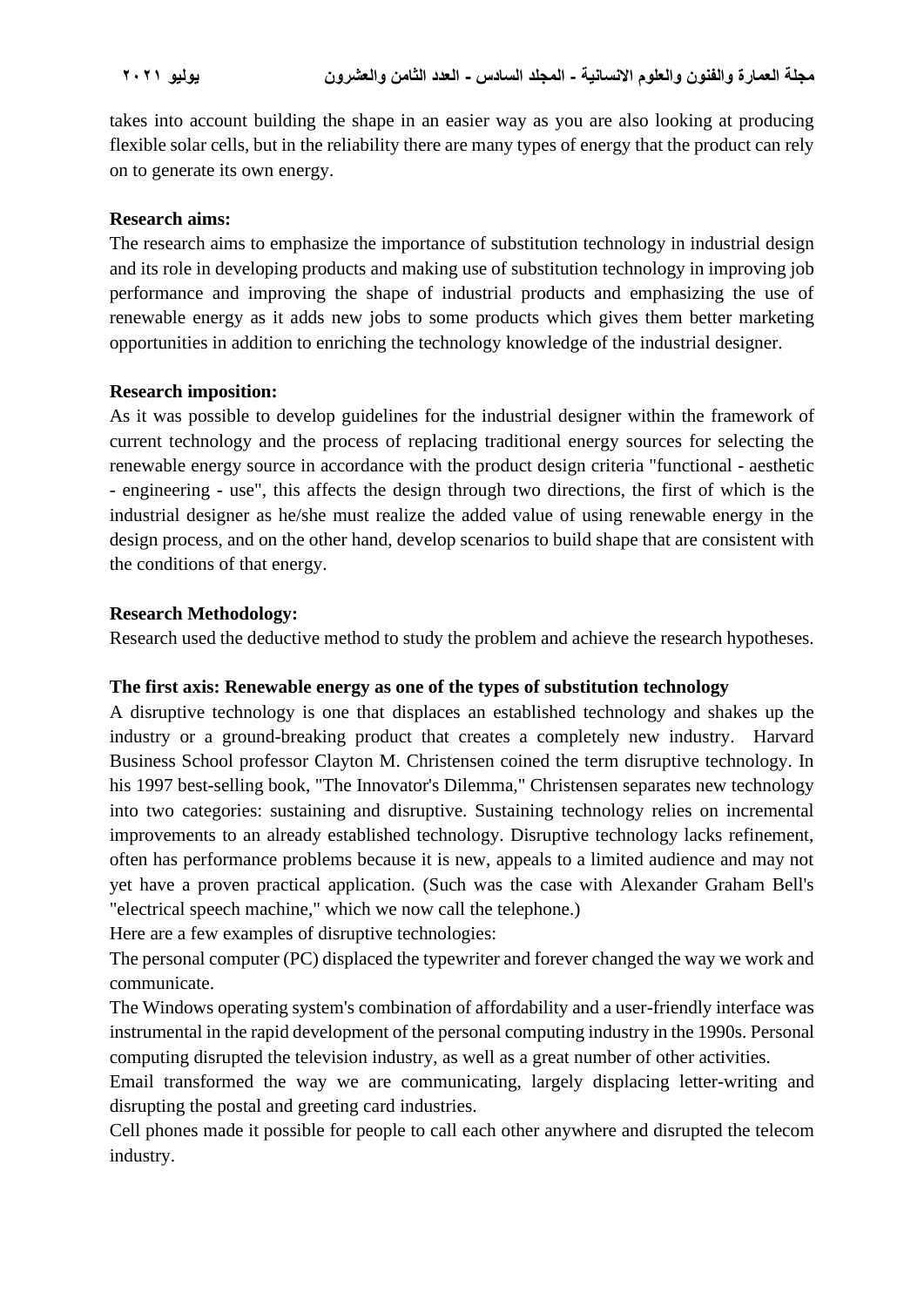The laptop computer and mobile computing made a mobile workforce possible and made it possible for people to connect to corporate networks and collaborate from anywhere. In many organizations, laptops replaced desktops.

Smartphones largely replaced cell phones and PDAs and, because of the available apps, also disrupted: pocket cameras, MP3 players, calculators and GPS devices, among many other possibilities. For some mobile users, smartphones often replace laptops, others prefer tablets.

Cloud computing has been a hugely disruptive technology in the world business, displacing many resources that would conventionally have been located in-houses or provided as a traditionally hosted service.

Social networking has had a major impact on the way we communicate and -- especially for personal use – it has disrupted telephone, email, instant messaging and event planning.

In his book, Christensen points out that large corporations are designed to work with sustaining technologies. They excel at knowing their market, staying close to their customers, and having a mechanism in place to develop existing technology. Conversely, they have trouble capitalizing on the potential efficiencies, cost-savings, or new marketing opportunities created by lowmargin disruptive technologies. Using real-world examples to illustrate his point, Christensen demonstrates how it is not unusual for a big corporation to dismiss the value of a disruptive technology because it does not reinforce current company goals, only to be blindsided as the technology matures, gains a larger audience and market share and threatens the status quo.

In 1997, the term "technology of substitution" appeared for the first time through the book "The Innovator's Dilemma" by Clayton Christensen.

In 1992. Cristiano Antonelli, Pascal Petit and Gabriel Tahar shed light on Schumpeter's insistence in his work on the importance of the role of men.

In 1982 AD, Dosi presented a set of concepts for the technology model and its different paths in an attempt to explain the continuous and intermittent technological changes.

In 1976, Cooper and Schendel shifted the path in the opposite direction in their analysis of major technological innovations from the viewpoint of operating companies that were created and threatened by such devices.

In 1972, Myers and Marquis presented Project Sappho, which was the first large study on the comparison of successful and unsuccessful innovations.

In 1939, the scientist Joseph Schumpeter considered innovation to be a means of building or destroying entire organizations or industries.

**Figure (1) the evolution of the definition of current technology**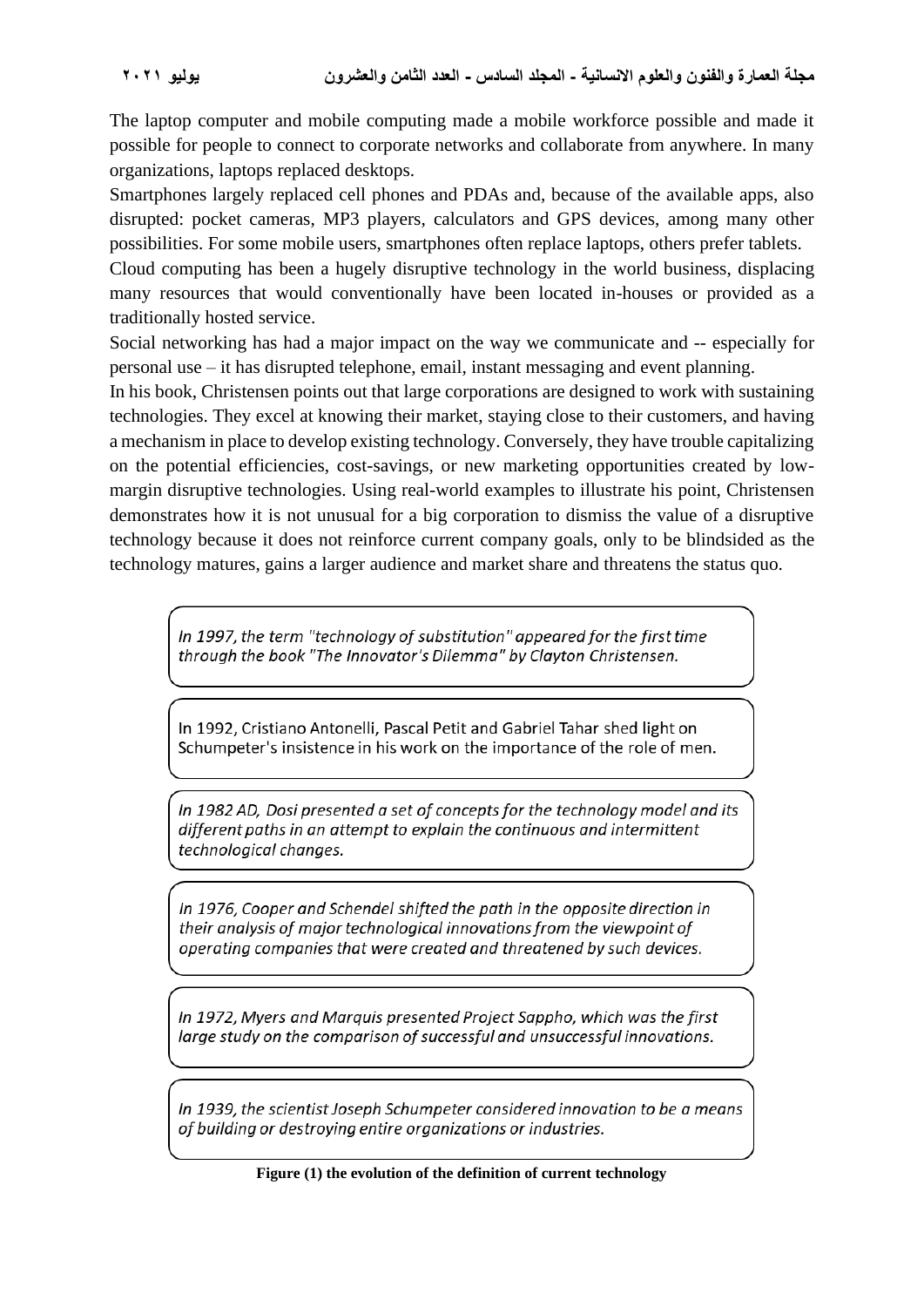### **The second axis: the role of renewable energy in product development:**

New and renewable energies can be used either directly or indirectly, as the indirect method is by replacing the power source from the power stations with a solar energy source installed at the top of the homes, and the home appliances are fed with electricity from solar panels directly , while the energy storage units are added necessary to operate the devices at night .

There are also products that can supply the source of energy directly, such as vehicles powered by solar energy or fuel cells, such as mobile phone chargers that operate using human kinetic energy, and like products that depend on themselves to find their energy, in this case the way to use energy is direct.

The energy source or the way it is stored affect the shape of the product from its many aspects. The elements of building the shape are (the line, the shape, the direction, the size, the texture, the color and the color value) so if we discussed the changes on the line then it is certain that a change will occur in the product lines and their direction. Each type of new and renewable energies has its own nature that imposes on the product certain lines such as solar energy.

Solar power lines are straight lines due to the non-forming solar panels, which leaves no room for the industrial designer to make curved lines in the design and even if there are curved lines It will be like segment, a group of broken straight lines.

As for Luigi Kolas, nature is the origin of everything even the design so that he depends on nature for his product design, and there are those who take the product design theory from the inside out to achieve the Argentine rules such as Henry Dreyfus, those different theories in product design are only different schools to manage and arrange the design steps according to the importance, there are those who take the aesthetic factor and some of them take the job and some of them take the ergonomic side and always overlook the other, but there are always four basic considerations for the design and construction of the product (they are ergonomics, the job, the overall, the economic side) and there are other considerations that affect the shape of the product like the energy source, is it an external source or an internal source? or is the product dependent on itself in generating the energy needed for it like the environment ? because, accordingly, the energy source will affect the aesthetic form and on the economic side and on the job performance a human powered bag and the presence of tires to divert the movement of the bag to electrical energy, which affected the shape in the direction of the designer to use the circular lines and parts of the circle in the design so that the design is harmonious and consistent with each other as it is the result of an energy source and a source of energy storage, the bag size was affected and increased in the direction. The longitudinal direction and the usage side were affected to increase the tasks of the bag instead of carrying the purposes, so it became a source of energy for charging mobile phones, electrical devices and economic value. Of course, it was affected by an increase in the costs of manufacturing the bag, due to the presence of a functional multiplicity of the bag, but because of the functional multiplicity of the bag, the economic value increased but the multiplicity of the job equals the economic increase.

### **Applications for renewable energy products:**

### **A - Vehicle design:**

Lightyear One (Figure 2) (inhabitat.com) represents a new breakthrough in the world of the car, because it combined elegant design and good functionality as it is completely covered by solar cells and initial samples were made from the car until it is put on the market in 2021 and thus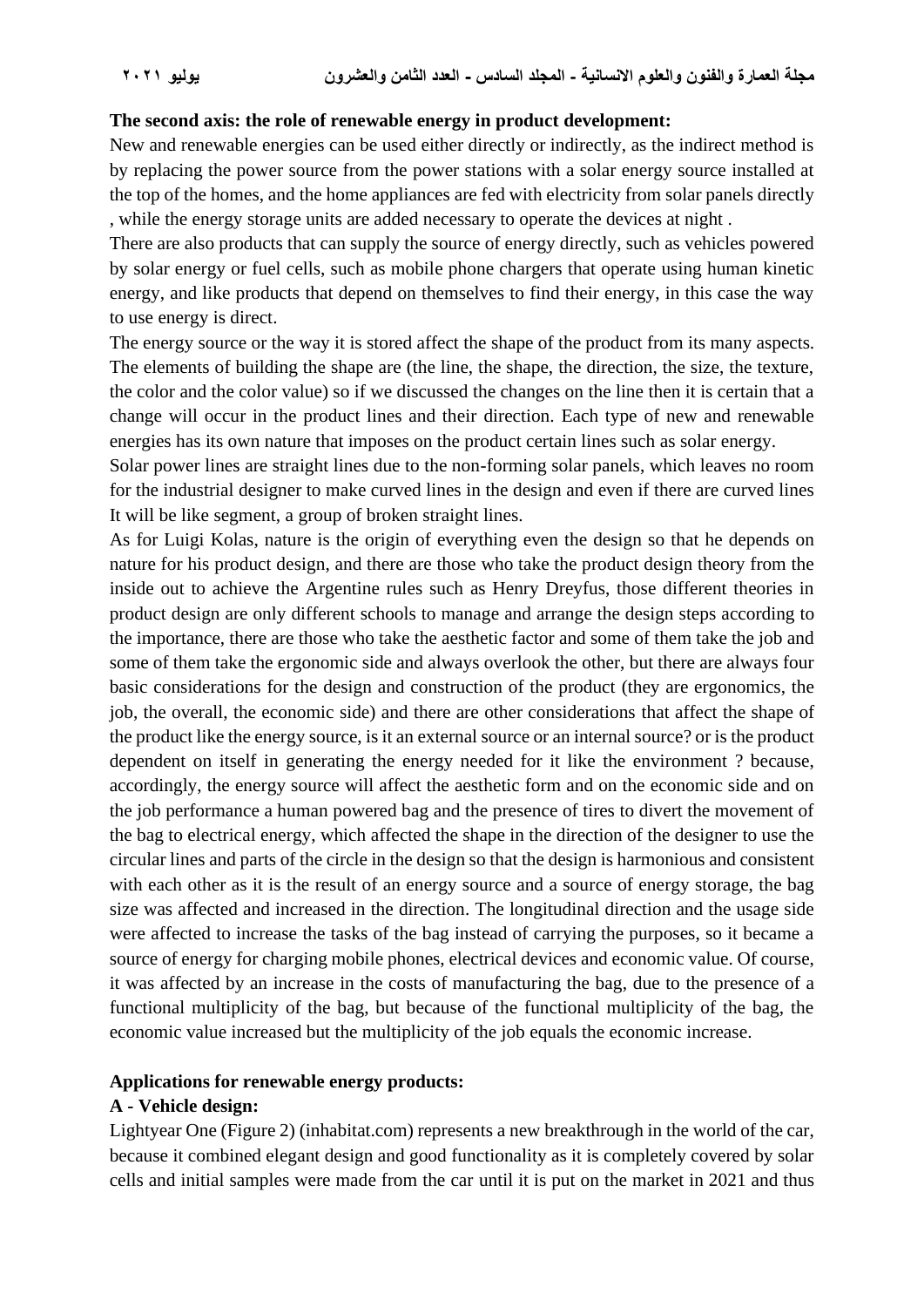to be the first car that relies on solar cells to operate it, in addition to maintaining the aesthetic values of the car product, whether from the inside or from the outside, the car will be charged throughout the day to work at night using the electric charge produced throughout the day, and the car has designed an experienced team in the field of design Cell Vehicles Solar Car were equipped with solar cells with an area of 5 meters square, the area is enough to charge the car every hour, also it is enough to walk 12 kilometers as well as being a source of energy, the car was launched in 2021 at a cost of 135,000 US dollars.



**Figure (1) car with solar energy**

Aesthetic value: The solar cells did not affect the elegant appearance of the car in addition to the additional features that made it possible for it.

Engineering value: There is no impact on the engineering aspects of the boat compared to other cars.

Functional value: We can agree that the performance of the car in shipping has improved completely.

Usage value: The car maintained a good design and is comfortable for the user from the inside with an increase in the characteristics of the car, which allowed him to use value similar to the regular cars.

## **B – Bikes design:**

Hydrogen powered bike (3) (climatenewsnetwork.net) Description of the bike: Electric bike with hydrogen fuel cell of 250 watt hydrogen storage cylinder in solid state with a storage capacity of 900 Sl at 12 bar maximum speed up to 100 km / h at a cost of about 2600 USD .



**Figure (1) bike with Hydrogen power**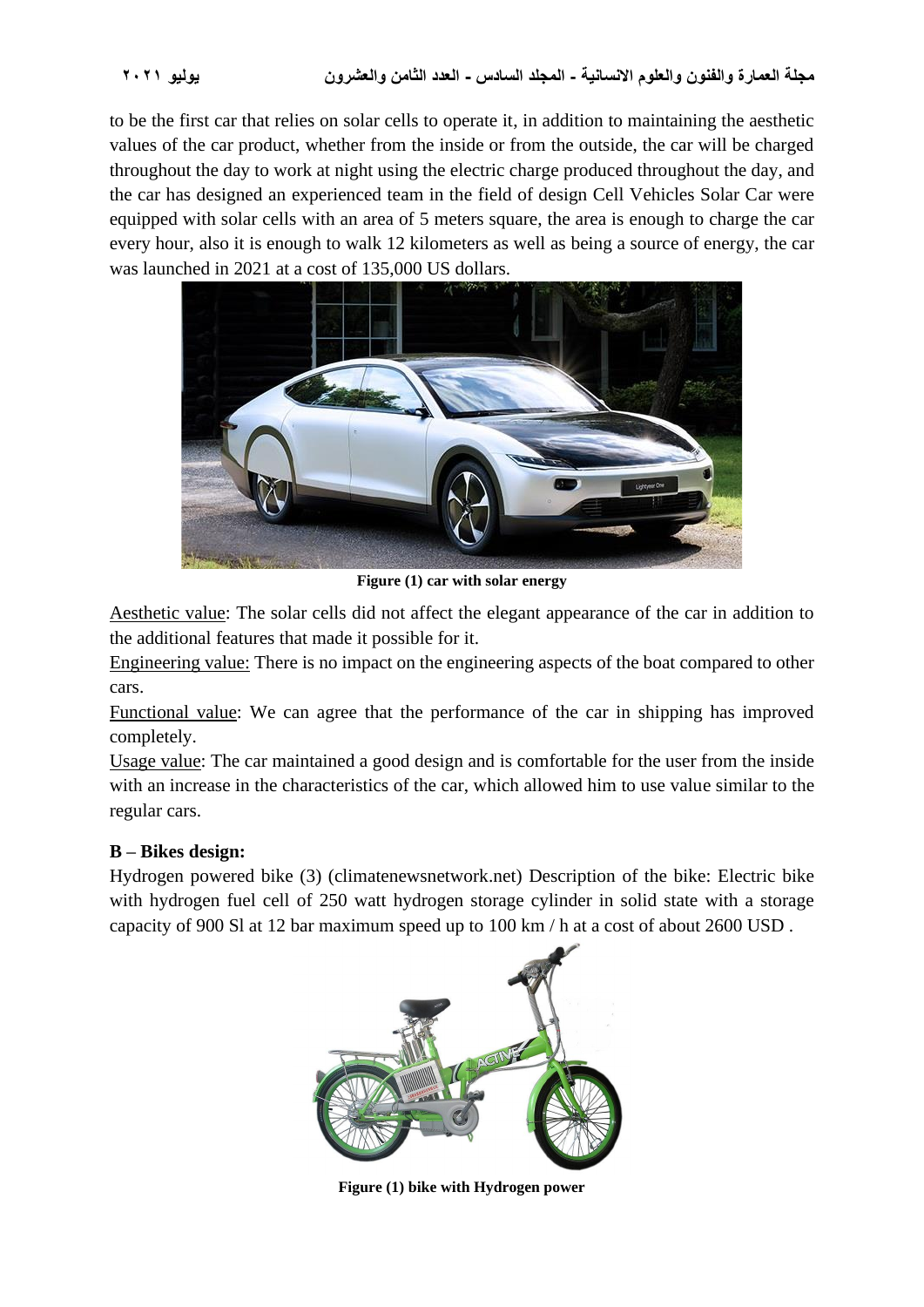Aesthetic value: The product does not differ much in shape from the regular bicycle, which may facilitate its spread soon.

Engineering value: By virtue of the simple design of the product, changing the power source did not significantly affect the bike's structure taking into account the small size of the cylinders, which gives it the advantage of speed with the absence of obstacles to reach a speed of 100 km  $/h.$ 

Functional value: The addition of the hydrogen cell had a positive impact on the bike's performance in terms of speed and light weight compared to those with petrol engines.

Usage value: Because its general shape has not changed compared to its counterparts, its usage value has hardly changed.

# **Research results:**

• The industrial designer must define the energy source as one of the design elements in the idea stage.

• The industrial designer should be aware of the types and sources of renewable energies, as they are one of the main elements of design, as renewable energy gives the product a high competitive value.

• The need to emphasize the communication between the industrial designer and technology developers to become familiar with the new technology.

• Knowing and determining the change in the cost of the product when using renewable energy as one type of substitution technology.

• Emphasis on incorporating renewable energies and employing them in the product has helped preserve the environment.

• The need to integrate and employ renewable energies with the product gave it added competitive advantages and increased its ability to compete with similar products in the market as well as its ability to attract large, diverse and new sectors of consumers.

• Employment and the introduction of renewable energies and the stages of design process led to a better understanding of customer needs and the environment with the ability to identify development and modernization product points accurately and bring innovation and creativity and accuracy and speed on the process which led to the arrival of a product that meets the desires of the user and is able to compete markets in a short time.

• Employing renewable energies and the stages of design process has increased the value of the interactive process within design next to it provided a range of information and innovative aspects of the designer to find what suit him/her of tools and capabilities that can strengthened the ability to develop, update and modify ideas with ease.

# **Conclusion:**

Current technology leads to changes in either products or services to make it easier to use and more efficient compared to the products or services already in the market and this is one of the design requirements that the industrial designer must take into account in order to add new values to the products that facilitate the user to use and increase his buying desire and energy source, especially renewable sources, which is an important element of substitution technology in order to provide energy and this is an important economic requirement for the user in addition to more ease of use and adding new value in design and the emergence of new functions for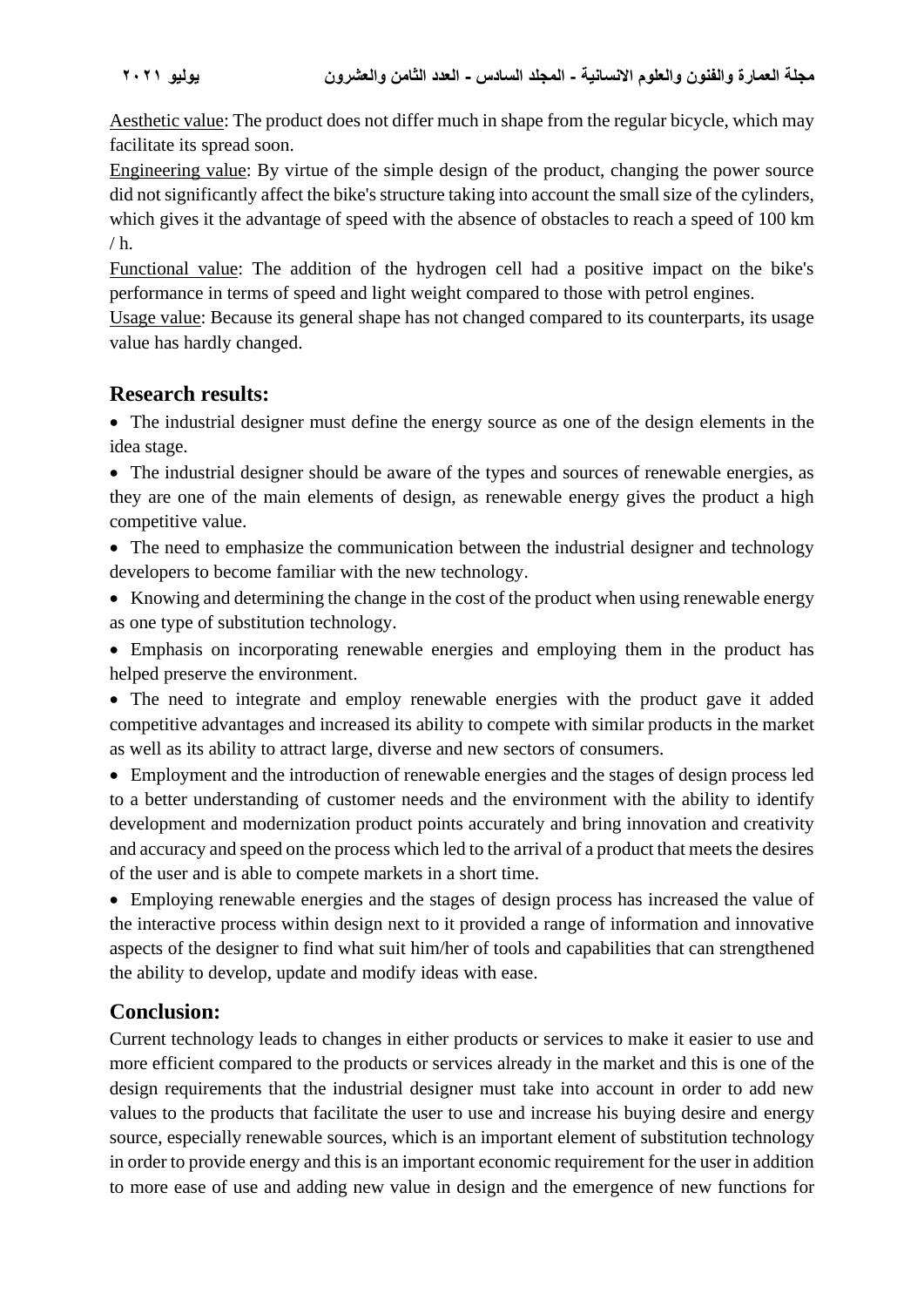products such as T M bags equipped with solar energy in order to charge mobile phones, certainly the most recent technology in addition to adding value to the design. The study analyzed the importance of renewable energy in designing products of a kinetic nature in order to add new values to the product economic values and usage values and find new jobs for the product to become a multi-functional product that is in turn increasing Purchasing desire of the user due to the development of the performance of the products.

# **References**:

1.Ali, Fidaa Safaa Muhammad. Technological development in industry, Baghdad: the International Iraqi Center for Science and Industry IICSI, 2004 .

2. Mostafa, Saber cream. The Role of Local Technology in Designing and Developing Industrial Design Products, Giza: Unpublished, 2017.

3. Islam, Nazrul, and Sercan Ozcan. Disruptive Product Innovation Strategy- Hershey, Pennsylvania: IGI Global, 2012.

4. Jackson, Joab. Is There a Disruptive Technology in Your Future? the national journal of technology commercialization,2004.

5.Utterback & Happy J. Acee. Disruptive Technology, Utterback/Acee, Presented at the Pavitt Conference, England: University of Sussex, 2003.

6. Rouse, [Margaret." disruptive technology." whatis.techtarget. whatis.techtarget.com/](https://www.techtarget.com/contributor/Margaret-Rouse)  [definition/disruptive-technology](http://whatis.techtarget.com/definition/disruptive-technology) (12 February 2020).

7. Finlay, john " MISSING: AGOOD MODEL OF THE SYSTEM." Maverick and boutique. [http://maverickandboutique.com/missing-in-action-a-good-model-of-the-system/\(](http://maverickandboutique.com/missing-in-action-a-good-model-of-the-system/)13 February 2020).

8. James "Greenline 33 Technical Specification" greenlinehybrid (9 February 2020).

9. Radique, Josselin "Bhyke, le vélo qui va plus loin" manchemag. [www.manchemag.fr/bhyke](www.manchemag.fr/bhyke-velo-hydrogene-va-plus-loin)[velo-hydrogene-va-plus-loin](www.manchemag.fr/bhyke-velo-hydrogene-va-plus-loin) (10 February 2020)

10. ASCAS, " Electricity Generating Footwear - Generate Electricity by Walking (Concept)" instructables. [www.instructables.com/id/Electricity-Generating-Footwear/](https://www.instructables.com/id/Electricity-Generating-Footwear/) (10 February 2020).

11. Saller, " Full HD 1080P Solar Security IP Camera Wireless WiFi P2P Outdoor Night Vision 1" ebay. [https://www.ebay.com/itm/Full-HD-1080P-Solar-Security-IP-Camera-Wireless-](https://www.ebay.com/itm/Full-HD-1080P-Solar-Security-IP-Camera-Wireless-WiFi-P2P-Outdoor-Night-Vision-1-/352839886106)[WiFi-P2P-Outdoor-Night-Vision-1-/352839886106.](https://www.ebay.com/itm/Full-HD-1080P-Solar-Security-IP-Camera-Wireless-WiFi-P2P-Outdoor-Night-Vision-1-/352839886106) (10 February 2020).

12. TIM SMITH " disruptive-technology " investopedia. Error! Hyperlink reference not valid.. (10 February 2020).

13. Phil, Hogg " Disruptive Technologies: Impact on Strategic Alliances, Partnerships & Channels" slide share. [https://www.slideshare.net/PhilHogg/p-hogg-disruptive-technologies](https://www.slideshare.net/PhilHogg/p-hogg-disruptive-technologies-alliances)[alliances](https://www.slideshare.net/PhilHogg/p-hogg-disruptive-technologies-alliances) (10 February 2020).

14. paul, brown " Hydrogen could see off fossil fuels" climate news network. <https://climatenewsnetwork.net/23832-2/> (10 February 2020).

15.Greenline, " Greenline Hybrid at boot Düsseldorf 2016|". Ynf publishers. <https://www.ynfpublishers.com/2016/01/greenline-hybrid-boot-dusseldorf-2016> (10 February 2020).

16. Charlie, White "HY Mini, the Portable Wind and Solar Power Generator" gizmodo. <https://gizmodo.com/hy-mini-the-portable-wind-and-solar-power-generator-310368> (10 February 2020).